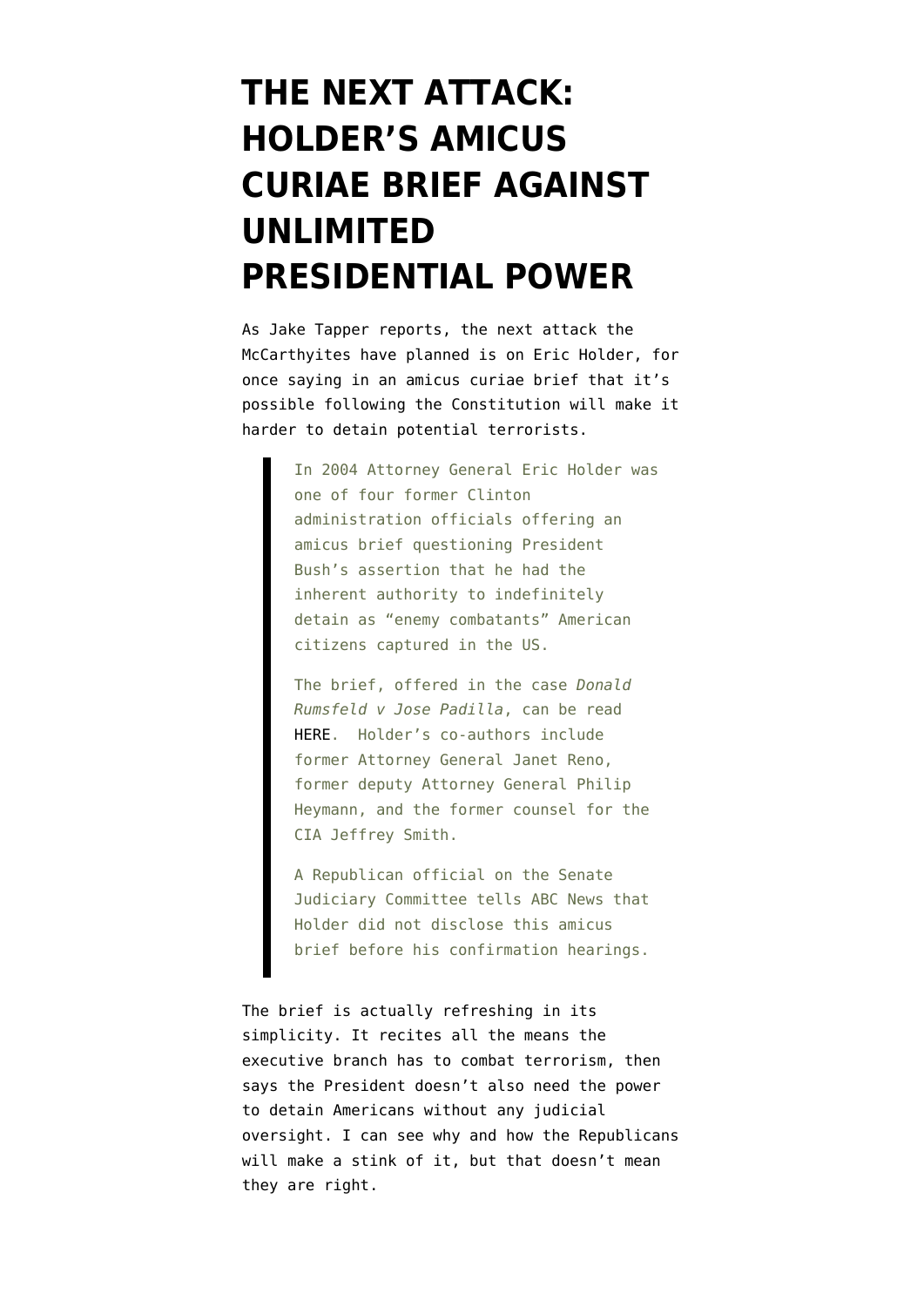But there's a part of the brief that deserves particularly close attention–because it raises the implicit question of why the Bush Administration didn't just charge Jose Padilla, if they could back up the claims they made about him.

> When Padilla was arrested pursuant to the material witness warrant, his terrorist plans were thwarted. He was then available to be questioned to the same extent as any other citizen suspected of criminal activity. Moreover, the facts set forth in the President's findings, and the facts presented to the District Court, are more than sufficient to support criminal charges against Padilla, including providing material support to designated terrorist organizations, 18 U.S.C. § 2339B; providing material support to terrorists, id. § 2339A; conspiracy to use a weapon of mass destruction, 18 U.S.C. § 2332a; and attempted use of a weapon of mass destruction, id. § 2332a(a)(1).36 Finally, Padilla's history of travel outside the United States, previous criminal record, and terrorism-related activities clearly justified detaining him. 18 U.S.C. § 3142(e). In short, the procedures of the criminal law provided an ample basis to detain Padilla, to subject him to interrogation, and to keep him from carrying out any violent acts against the United States or any of its citizens. It is difficult to imagine any circumstances in which a terrorist would meet the standards for designation as an enemy combatant described by the government, see Pet. Br. at 27, and not be subject to arrest as a material witness or a criminal.

The difference between what the government did in this case, and what existing law authorizes it to do, is one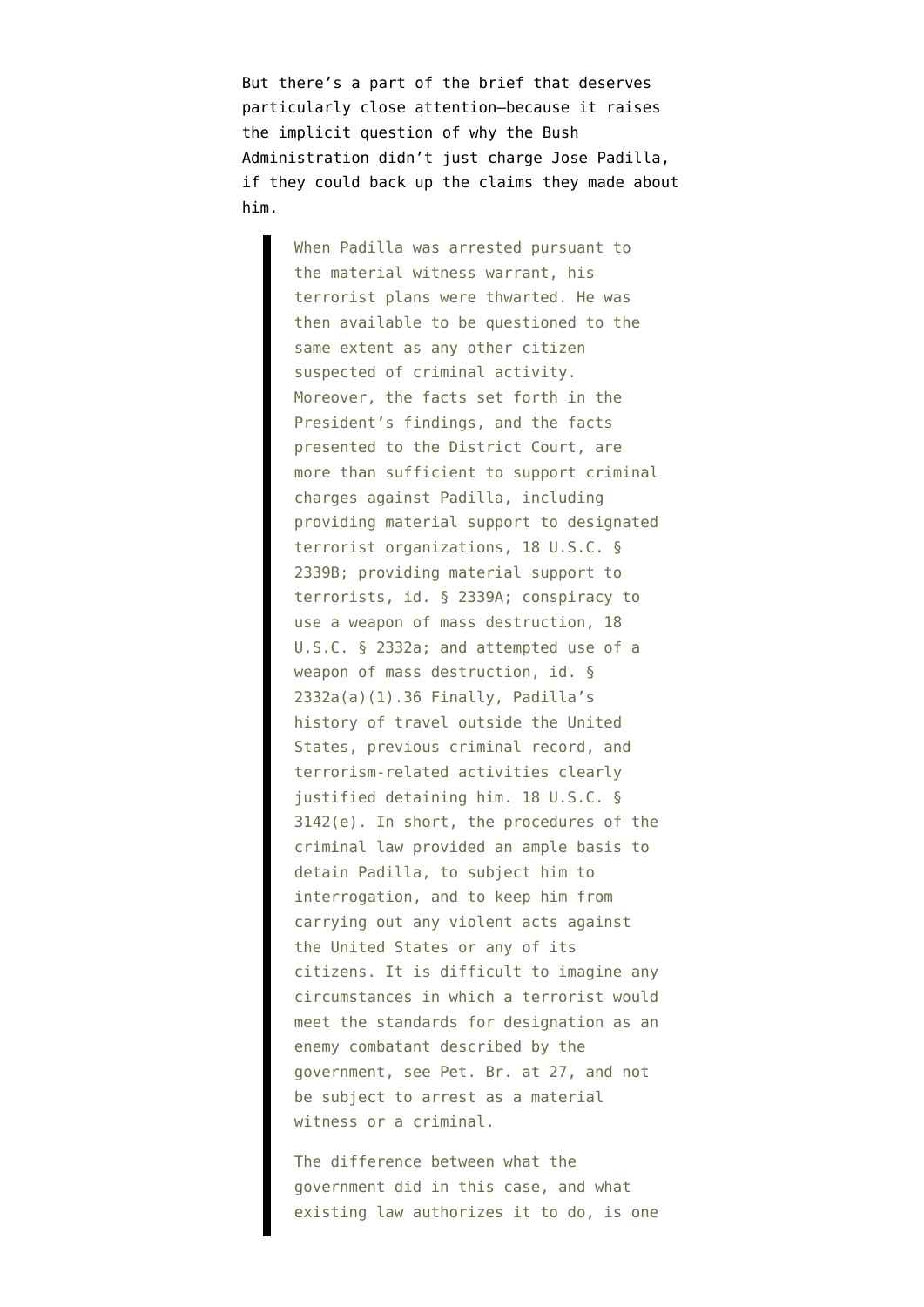of accountability and transparency. The government could have continued to detain Padilla, but would have been required to justify the detention to a court in an adversary proceeding, based on the traditional probable cause standard. [my emphasis]

But therein may lie the problem. Here's footnote 36, describing the allegations the Bush Administration made against Padilla:

> 36 The government claims that Padilla traveled to Afghanistan, approached a senior officer of al Qaeda, proposed stealing radioactive material to build a "dirty bomb" and detonate it in the United States, researched such a project at an al Qaeda safe house in Pakistan, had "extended contacts" with al Qaeda, received training in furtherance of terrorist activities from al Qaeda, and was sent to the United States to conduct reconnaissance or terrorist attacks on behalf of al Qaeda. Padilla, 233 F. Supp. 2d at 572-73. [my emphasis]

Given what the government said it had against Padilla, Holder and the others say, "it is difficult to imagine any circumstances" in which the government couldn't either charge Padilla criminally or continue to hold him on a material witness charge. They then rattle off the charges that would follow from the claims the government made against Padilla, the evidence they said they had.

And then noted that the only thing that would be required to hold Padilla would be an adversary hearing.

But that would very quickly bring us back to the charges, starting with the charge that Padilla had ties to Al Qaeda leaders. Leaders like Abu Zubadayah, on whose testimony these charges at least partly rely.